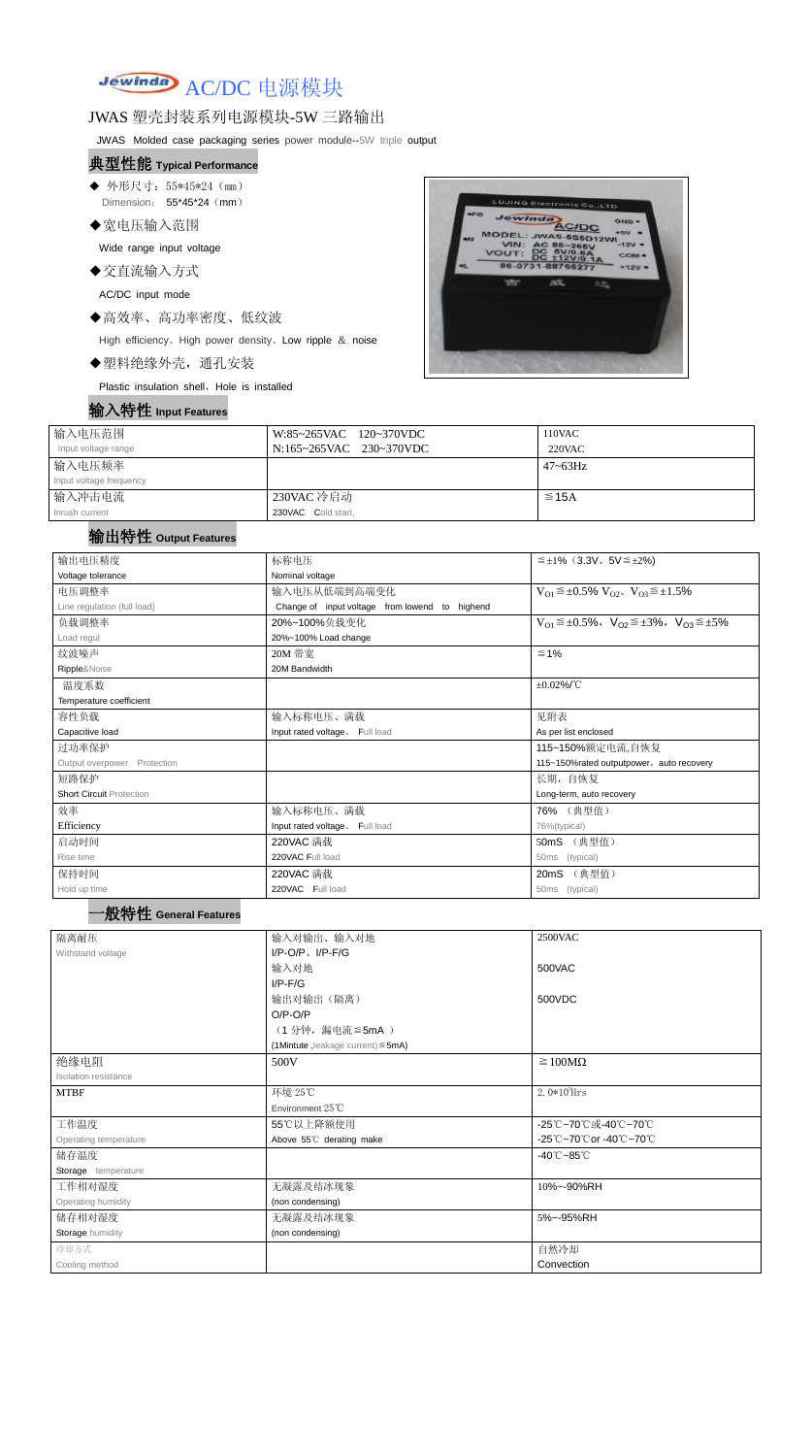#### 容性负载 **Capacitive Load**

### 命名方式 **Naming Rules**



# 产品选型 **Product selection**

| 产品型号                | 输出电压           | 输出电流<br>输出电压精度<br>Output current<br>Output voltage |                          | 纹波噪声   | 效率         |  |
|---------------------|----------------|----------------------------------------------------|--------------------------|--------|------------|--|
|                     | Output voltage |                                                    |                          | R&N    |            |  |
| Model No.           | V <sub>0</sub> | $I_{\rm O}$                                        | tolerance<br>$V$ (p-p)mV |        | Efficiency |  |
|                     | $+5V$          | $0.08 - 0.80A$                                     | $\pm 2\%$                | 100mV  |            |  |
| JWAS-5S5D5W(N)I     | $+5V$          | $0.01 - 0.10A$                                     | $\pm$ 5%                 | 100mV  | 70%        |  |
|                     | $-5V$          | $0.01 - 0.10A$                                     | $\pm$ 5%                 | 100mV  |            |  |
|                     | $+5V$          | $0.06 - 0.60A$                                     | $\pm 2\%$                | 100mV  |            |  |
| JWAS-5S5D12W(N)I    | $+12V$         | $0.01 - 0.10A$                                     | $\pm 3\%$                | 120mV  | 72%        |  |
|                     | $-12V$         | $0.01 - 0.10A$                                     | $\pm 3\%$                | 120mV  |            |  |
|                     | $+5V$          | $0.06 - 0.60A$                                     | $\pm 2\%$                | 100mV  |            |  |
| JWAS-5S5D15W(N)I    | $+15V$         | $0.01 - 0.08A$                                     | $\pm 3\%$                | 120mV  | 73%        |  |
|                     | $-15V$         | $0.01 - 0.08A$                                     | $\pm 3\%$                | 120mV  |            |  |
|                     | $+5V$          | $0.06 - 0.60A$                                     | $\pm 2\%$                | 100mV  | 74%        |  |
| JWAS-5S5D24W(N)I    | $+24V$         | $0.01 - 0.05A$                                     | $\pm 3\%$                | 150mV  |            |  |
|                     | $-24V$         | $0.01 - 0.05A$                                     | $\pm 3\%$                | 150mV  |            |  |
| JWAS-5S12D5W(N)I    | $+12V$         | $0.03 - 0.33A$                                     | $\pm 1\%$                | 120mV  |            |  |
|                     | $+5V$          | $0.01 - 0.1A$                                      | $\pm$ 5%                 | 100mV  | 73%        |  |
|                     | $-5V$          | $0.01 - 0.1A$                                      | $\pm$ 5%                 | 100mV  |            |  |
|                     | $+24V$         | $0.02 - 0.16A$                                     | $\pm 1\%$                | 150mV  |            |  |
| JWAS-5S24D5W(N)I    | $+5V$          | $0.01 - 0.1A$                                      | $\pm 5\%$                | 100mV  | 74%        |  |
|                     | $-5V$          | $0.01 - 0.1A$                                      | $\pm$ 5%                 | 100mV  |            |  |
| JWAS-5S24D12W(N)I   | $+24V$         | $0.01 - 0.10A$                                     | $\pm 1\%$                | 1520mV |            |  |
|                     | $+12V$         | $0.01 - 0.1A$                                      | $\pm 3\%$                | 120mV  | 74%        |  |
|                     | $-12V$         | $0.01 - 0.1A$                                      | $\pm 3\%$                | 120mV  |            |  |
|                     | $+5V$          | $0.05 - 0.50A$                                     | $\pm 2\%$                | 100mV  |            |  |
| JWAS-5S5S12S-5W(N)I | $+12V$         | $0.02 - 0.16A$<br>$\pm 3\%$<br>120mV               |                          |        | 73%        |  |
|                     | $-5V$          | $0.01 - 0.10A$                                     | $\pm 5\%$                | 100mV  |            |  |

注:因篇幅有限,以上只是部分产品列表,若需列表以外产品,请与本公司销售部联系。

Note:Due to space limitations ,the above list is only for some products, If other than a list of products, please contact the Company's sales department.

输出纹波噪声(峰-峰值)的测量,请参照模块测试说明中介绍的方法进行。

Output ripple noise measurement (peak - peak), please refer to the module test notes method is introduced.

| Vout:5V         |              |  | Vout: $12V$ , $15V$ | Vout:24V        |                |  |
|-----------------|--------------|--|---------------------|-----------------|----------------|--|
| 推荐值             | 最大值          |  | 最大值                 | 推荐值             | 最大值            |  |
| Recommendations | Maximum      |  | Maximum             | Recommendations | <b>Maximum</b> |  |
| $470 \mu F$     | $1200 \mu F$ |  | $630 \mu F$         | $100\mu F$      | 330µF          |  |